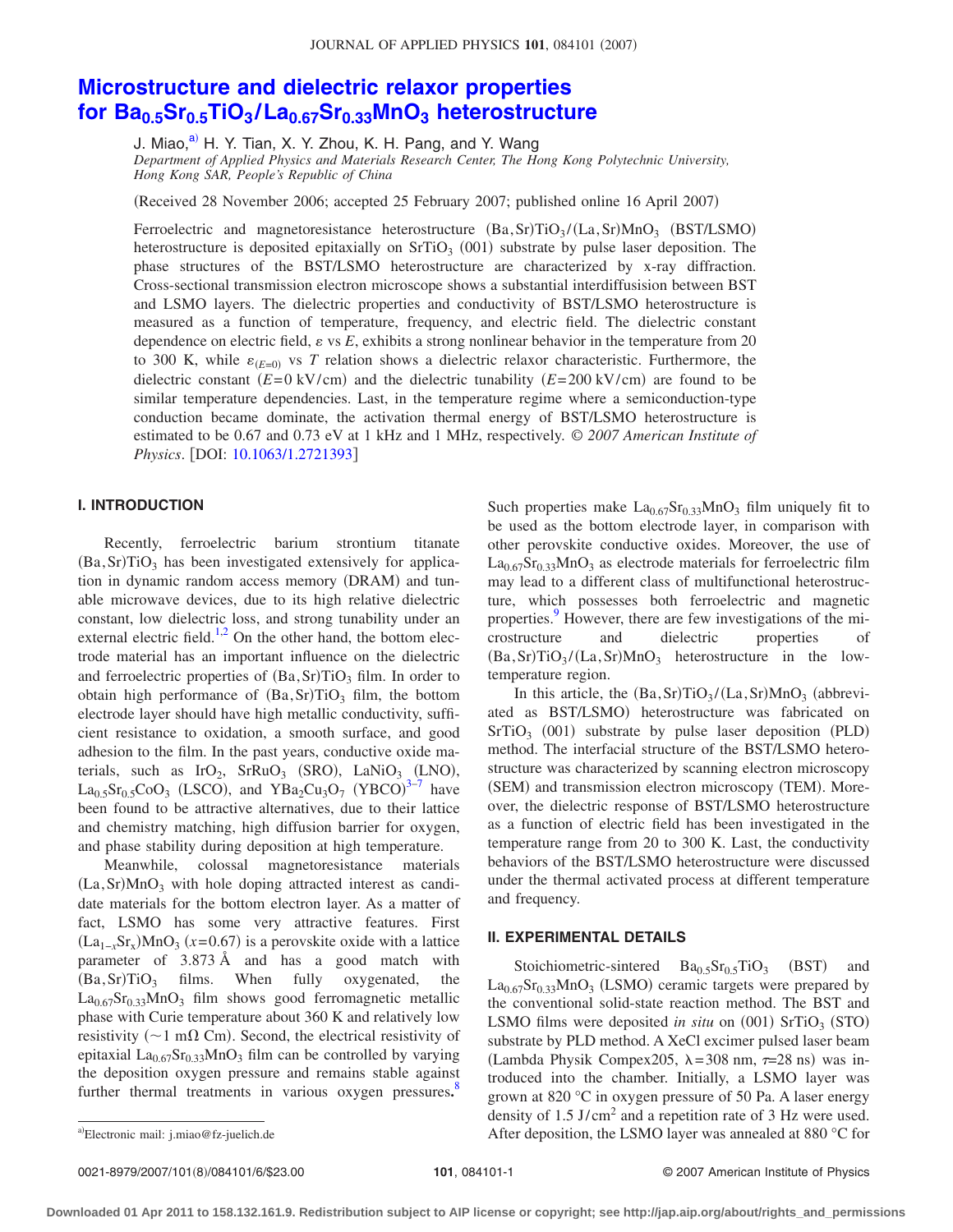<span id="page-1-0"></span>

FIG. 1. X-ray diffraction  $\theta$ -2 $\theta$  scan of BST/LSMO heterostructure on STO substrate. The insert shows  $\omega$ -rocking scans of the (002) BST and (002) LSMO peaks for the BST/LSMO heterostructure.

30 min in oxygen with pressure near 1 atmosphere. The BST layer was then deposited *in situ* on top of the LSMO layer at 800 °C in oxygen with a pressure of 30 Pa, for which a laser energy density of  $2 \text{ J/cm}^2$  and a repetition rate of 5 Hz were adopted. After deposition, the as-deposited heterostructure was annealed in oxygen pressure near 1 atmosphere at 600 °C for 30 min; then it was cooled down to room temperature slowly. The thickness of LSMO and BST layers was measured by a cross-sectional scanning electron microscopy.

The phase structures of the BST/LSMO heterostructure were characterized by x-ray diffraction (XRD, MacScience, M18XHF, Cu  $K\alpha$  radiation) using  $\theta$ -2 $\theta$  scan,  $\omega$ -rocking curve, and  $\varphi$  scan. Field-emission scanning electron microscopy (FESEM, Leico, Stereo scan440) and transmission electron microscopy (TEM, JEOL2010) were used to examine the interfacial microstructure. For electrical properties measurement, 200 nm Pt top electrodes were deposited on the top of BST/LSMO heterostructure by magnetron sputtering through a shadow metal mask. The area of the Pt electrode was restricted within  $8 \times 10^{-3}$  cm<sup>2</sup> and the distance between them was about 3 mm. The dc electric field dependence of dielectric properties of BST/LSMO heterostructure was measured using a HP4284a precision LCR meter in the temperature range from 20 to 300 K. During the dielectric measurements, the bias voltage was swept from negative to positive and then back to negative with a rate of 0.4 V/s with elapsed time of 30 s. The temperature dependence of ac conductivity of BST/LSMO heterostructure was measured under  $1 \times 10^4$  V/cm in the frequency range from 1 kHz to 1 MHz.

## **III. RESULTS AND DISCUSSION**

Figure [1](#page-1-0) shows a typical  $\theta$ -2 $\theta$  XRD scan of BST/LSMO heterostructure deposited on a  $(001)$  SrTiO<sub>3</sub> single crystal. Only the (00*l*) peaks of BST and LSMO films were observed, indicating that both BST and LSMO layers grew epitaxially with the  $c$ -axes normal to  $SrTiO<sub>3</sub>$  substrate surface. In order to confirm the epitaxial growth and crystallization of the BST/LSMO heterostructure,  $\omega$ -rocking curves and  $\varphi$ -scan measurements were also carried out. The inset of Fig.

<span id="page-1-1"></span>

FIG. 2. (a) Cross-sectional FE-SEM image obtained from BST/LSMO//STO heterostructure. (b) High-resolution TEM bright-field image obtained at the interface of BST/LSMO heterostructure. The inset shows the corresponding SAED pattern at the BST/LSMO interface.

[1](#page-1-0) shows the  $\omega$ -rocking curves of the peaks of (200) BST and (002) LSMO. The full-width at half-maximum (FWHM) of the  $(200)$  BST and  $(002)$  LSMO peaks were  $0.22^{\circ}$  and  $0.19^{\circ}$ , respectively, indicating that the BST/LSMO heterostructure grown under these conditions have a good crystallinity. Moreover, the epitaxial nature of both the BST and LSMO layers is demonstrated by the in-plane orientation with respect to the major axes of the substrate. From the XRD  $\varphi$ -scan (not shown here), the fourfold symmetry of the  $\varphi$ -scan of the (101) BST, (101) LSMO, and (101) STO peaks exhibits the following cube-on-cube epitaxial relationship:

(001) BST//(001) LSMO//(001) STO,

$$
[100],[010]BST//[100],[010]LSMO/[100],[010]STO,
$$

$$
(1)
$$

where the crystallographic planes of BST and LSMO layers are presented in the pseudocubic structure.<sup>10</sup>

Figure  $2(a)$  $2(a)$  shows the cross-sectional FESEM image of BST/LSMO heterostructure deposited on (001) STO substrate. From the SEM result, the film thicknesses of BST and LSMO layers are estimated to be 240 and 150 nm, respectively. Moreover, the typical columnar microstructure in BST film was shown as the dark-bands contrast, which has been also observed in ferroelectric films grown on  $SrTiO<sub>3</sub>$  and MgO single crystal.<sup>11,[12](#page-5-8)</sup> As shown in the figure, the presence of an interfacial layer between BST and LSMO layers is not evident. However, its existence cannot be excluded since the presence of such a thin interfacial layer might be faded, due to the charging effect of the dielectric film under electron radiation.<sup>13</sup> To investigate the interfacial state and epitaxial quality, a cross-sectional TEM was performed at the interface between BST and LSMO layers.

Figure  $2(b)$  $2(b)$  shows the lattice fringe image of BST/ LSMO interface using high-resolution TEM (HRTEM). From the figure, the epitaxial growth and high degree of crystallinity of both BST and LSMO layers could be con-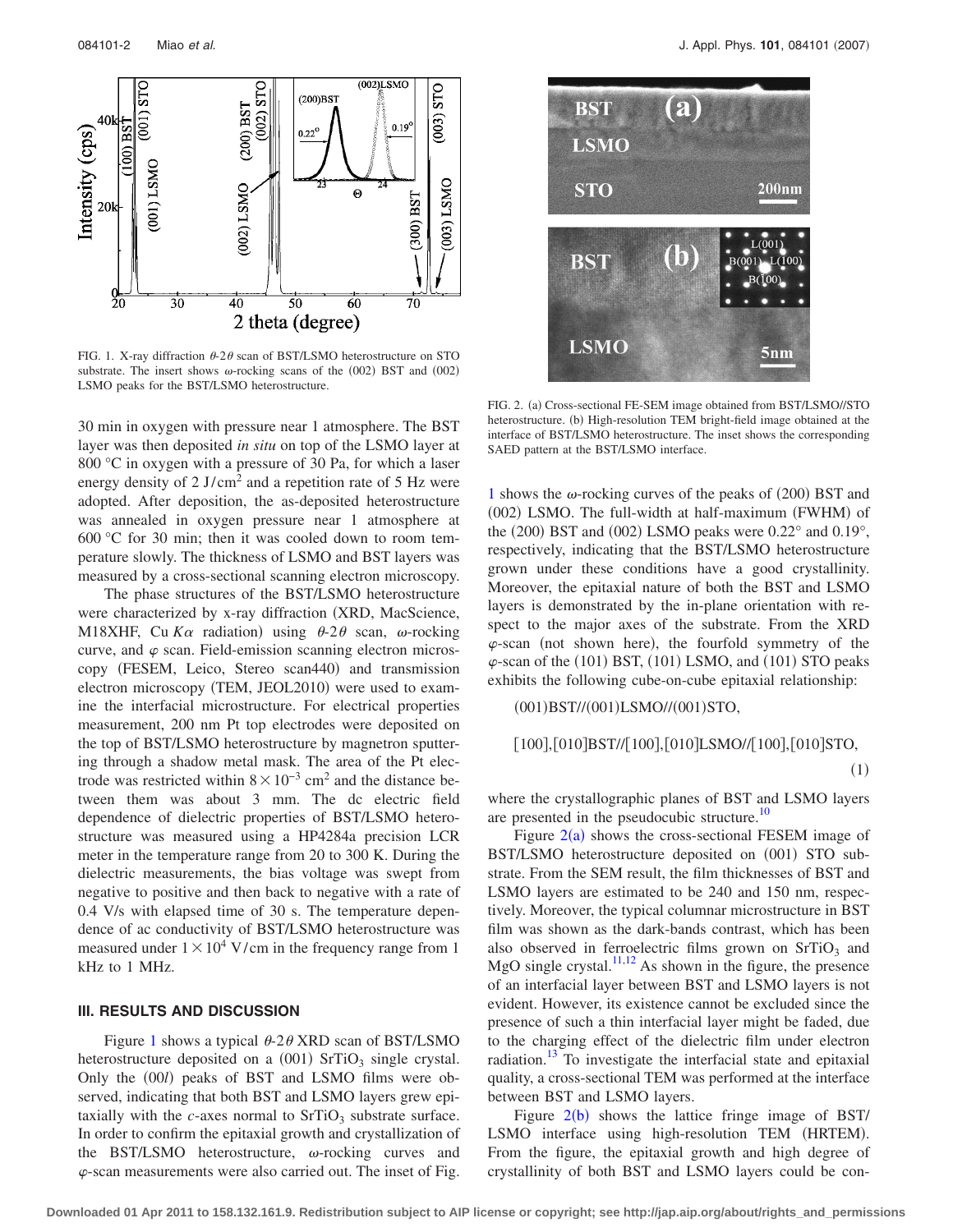<span id="page-2-0"></span>

FIG. 3. dc electric field dependence of dielectric constant for Pt/BST/LSMO capacitor in the temperature range from  $20$  to  $300$  K (at  $100$  kHz). The experimental data were fitted following the Johnson's formula as the solid lines (see the text).

firmed for a certainty. However, an interdiffusive regime between BST and LSMO layers is observed on the order of 3 nm, indicating elemental diffusion occurred at the interface of the heterostructure. The existence of interdiffusive layer has been unambiguously supported by the Auger electron spectroscopy (AES) depth analysis.<sup>14</sup> As for the origin, the interfacial layer between BST and LSMO layers may be formed during the fabrication of heterostructure at temperature of 800 °C or even higher. From LSMO layer, La and Mn ions diffused into the ferroelectric layer, whereas Ba and Ti diffused from the ferroelectric layer into LSMO layer. Similar phenomenon has been reported previously in the  $(Ba, Sr)TiO<sub>3</sub>/LaNiO<sub>3</sub>$  (Ref. [15](#page-5-11)) and PbTiO<sub>3</sub>/(La,Sr)MnO<sub>3</sub> structures.<sup>16</sup> As a result, the formation of such an interdiffusive layer may have great influence on the electrical properties of BST/LSMO heterostructure. Furthermore, to analyze the crystallization and epitaxial behavior, a pattern of selected area electron diffraction (SAED) was taken from the area covering the interface of BST and LSMO films. As shown in the inset of Fig.  $2(b)$  $2(b)$ , the sharp electron diffraction spots of the heterostructure without satellite peaks indicated that both BST and LSMO layers have good crystallinity. Moreover, from the figure, the orientation relationships of BST/LSMO heterostructure can be confirmed as the following: [001], [100] BST//[100], [001] LSMO. This conclusion is consistent with the results of the  $\varphi$ -scan of XRD.

Figure [3](#page-2-0) shows the dc electric field dependence of dielectric constant for BST/LSMO heterostructure in the temperature range from 20 to 300 K. This measurement is carried out at the frequency of 100 kHz with a small oscillation voltage of 200 mV. As seen from the figure, the value of  $T_C$ of BST/LSMO heterostructure is around 200 K at 100 kHz. Moreover, with temperature decreasing, the dielectric permittivity of the films grows until 200 K, and then it decreases with decreasing of temperature. This phenomenon is attributed to the formation in BST film of the large size domains in the low temperature. Furthermore, it is found that the  $\varepsilon$  vs *E* characteristics exhibit a butterfly-shaped behavior with temperature below 200 K, and show a relatively weak hysteresis behavior above 200 K. This phenomenon is explained as follows: as temperature decreases, the ferroelectric domain wall movement in BST film becomes more difficult and the amount of switchable polarizations increase. Miller *et*  $al.$ <sup>[17](#page-5-13)</sup> pointed out that the peak (maximum of permittivity) in the  $\varepsilon$  vs  $E$  characteristics of ferroelectric capacitors corresponds to a reversal of the polarizations, and the amplitude corresponds to the amount of switchable polarizations. Therefore, with decreasing temperature below  $T_c$ , the amount of switchable polarization in BST films was increased, which led to the higher magnitude of peaks. As a consequence, with decreasing temperature, the pronounced butterfly shape of  $\varepsilon$  vs  $E$  characteristics for BST/LSMO heterostructure became more obvious, indicating the ferroelectricity of BST film is enhanced in the lower temperature regime. However, above the transition temperature, the BST film is in the paraelectric state, while  $\varepsilon$  vs  $E$  characteristics exhibit a faint hysteresis behavior.

The explicit relationship between applied electric field and dielectric constant can be qualitatively interpreted by the phenomenological theory proposed by Johnson.<sup>18</sup> In the case of  $\varepsilon_{r(T,0)} \gg 1$ , the electric field dependence of dielectric constant can be expressed as follows:

<span id="page-2-1"></span>
$$
\varepsilon_{r(T,E)} = \frac{\varepsilon_{r(T,0)}}{\left[1 + \left(\varepsilon_0 \varepsilon_{r(T,0)}\right)^3 \alpha_{(T)} E^2\right]^{1/3}},\tag{2}
$$

where  $\varepsilon_{r(T,0)}$  and  $\varepsilon_{r(T,E)}$  are the dielectric constants at zero electric field and applied electric field *E*, respectively, and  $\alpha_{(T)}$  is the temperature-dependent constant, which provides information on the degree of enharmonic contributions of the polarization to the free energy.<sup>19</sup> Equation  $(2)$  $(2)$  $(2)$  predicts that the broadened extent of  $\varepsilon$  vs  $E$  characteristics depended on the temperature dependence of  $\varepsilon_{r(T,0)}$ , which decreases above and below  $T_c$  according to the Curie-Weiss law. Therefore, the experimental data of  $\varepsilon$  vs  $E$  characteristics at zero field are fitted using Eq.  $(2)$  $(2)$  $(2)$  as the solid lines. As shown in Fig. [3,](#page-2-0) in the paraelectric state above  $T_c$ , the  $\varepsilon$  vs  $E$  characteristics can be fitted exactly over the whole electric field range. The deviations of the data from the fitting line are less than 2%. However, there are two branches of the experimental curve (butterfly-shape hysteresis) in the ferroelectric state, which originated from the dipolar movement in the BST/LSMO heterostructure. Moreover, it can be seen that the observed hysteresis in BST/LSMO heterostructure is not so large in the low temperature. Thus, we fit Eq.  $(2)$  $(2)$  $(2)$  with the value of  $[\varepsilon_{r(+)} + \varepsilon_{r(-)}]/2$ , where  $\varepsilon_{r(+)}$  is the branch sweeping from positive to negative field and  $\varepsilon_{r(-)}$  is the reversed one. As a result, the agreement between the  $\varepsilon$  vs  $E$  curves and the fitting lines of BST/LSMO heterostructure is quite good. Therefore, the predicted curves from Eq.  $(2)$  $(2)$  $(2)$  and the measurements are in good agreement, indicating the selfconsistency of that model. Further investigation on the temperature dependence of dielectric properties of BST/LSMO heterostructure will be discussed later.

Figure [4](#page-3-0) shows the temperature dependence of the dielectric constant deduced from  $\varepsilon_{(E=0)}$  vs *T* characteristics at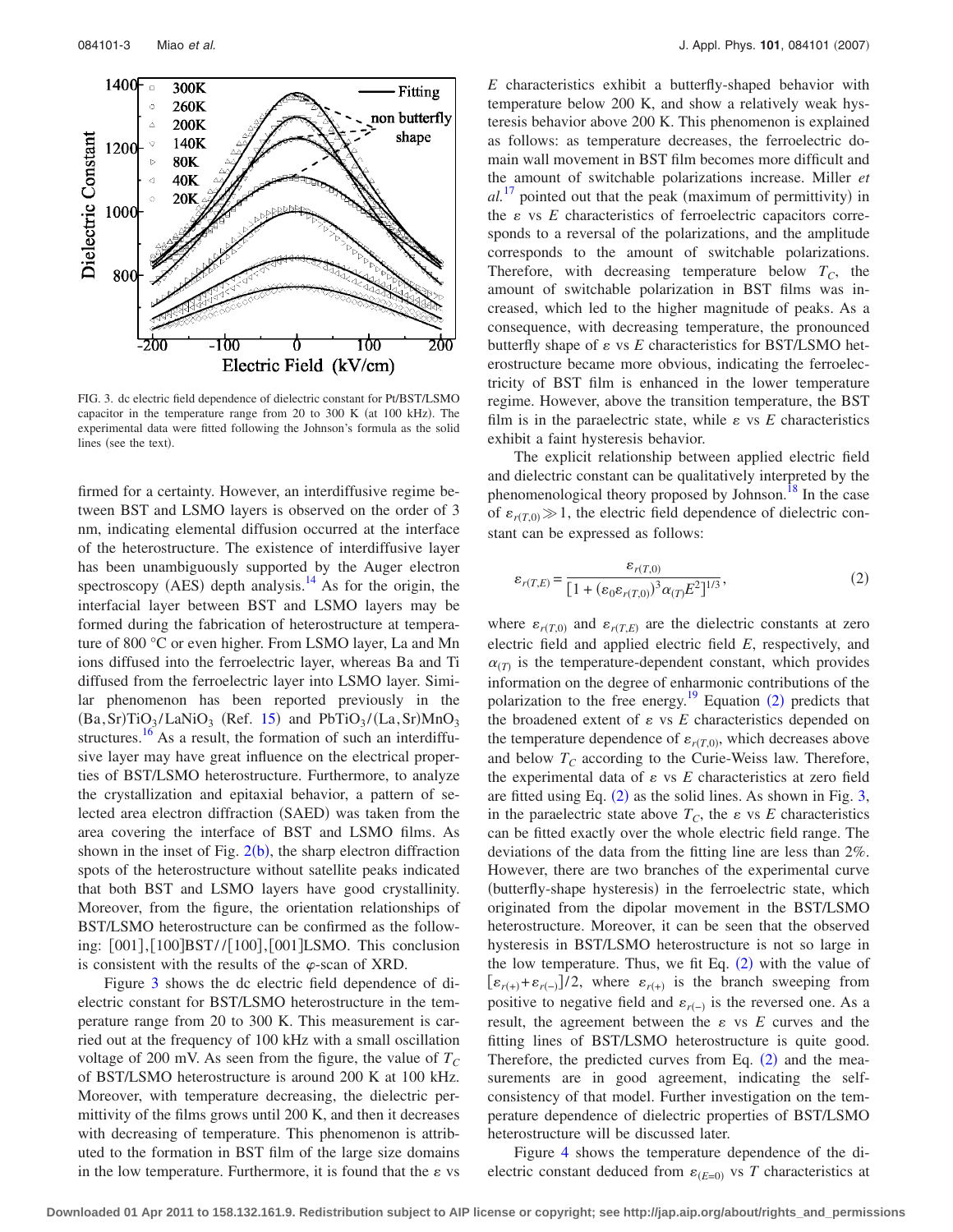<span id="page-3-0"></span>

FIG. 4. Temperature dependence of dielectric constant of Pt/BST/LSMO capacitor at 100 kHz and zero field deduced from Fig. [3.](#page-2-0) The fitting curve shows a dielectric diffusion behavior of the heterostructure. The Curie-Weiss plot of the BST/LSMO heterostructure is shown in the inset.

100 kHz. It can be seen that the maximum dielectric constant [ $\varepsilon$ <sub>max</sub><sub>(E-0)</sub>=1374] of the BST/LSMO heterostructure was reached in the vicinity of 200 K. Meanwhile, a diffused dielectric characteristic can be observed from the temperature dependence of dielectric constant of the BST/LSMO heterostructure. As is well known, the diffuseness of the dielectric characteristic can be quantified by the relation $^{20}$ 

<span id="page-3-1"></span>
$$
\frac{1}{\varepsilon_r} = \frac{1}{\varepsilon_{\text{max}}} + \frac{(T - T_{\text{max}})^{\gamma}}{2\varepsilon_{\text{max}}\delta^2},\tag{3}
$$

where  $T_{\text{max}}$  is the temperature corresponding to  $\varepsilon_{\text{max}}$ ;  $\delta$  is a broadening parameter;  $\gamma$  is a constant which character the degree of relaxation: for  $\gamma=1$ , the material follows an ideal Curie-Weiss law which shows the validity in case of the normal ferroelectrics, whereas  $\gamma = 2$  indicates a typical ferro-electric relaxor response. We fitted our data with Eq. ([3](#page-3-1)) as indicated by the solid line in Fig. [4,](#page-3-0) from which the value of  $\gamma$  is estimated as 1.7[3](#page-3-1). However, the fitting to Eq. (3) cannot use a criterion as a relaxor or not, because the hallmark of the relaxor is a broad relaxation spectrum which appears as frequency dependence of the  $T_{\text{max}}$ . Further investigation will be done on the low-*T* frequency dispersion of relaxation spectrum of BST/LSMO heterostructure. The large value of  $\gamma$  obtained here may be attributed to the influence of the strain induced by epitaxial growth of BST film on LSMO bottom layer.<sup>21</sup> Moreover, the value of  $\delta$  is calculated as 151 from the fitting curve, which is close to that of the  $Au/Ba_{0.5}Sr_{0.5}TiO_3/La_{0.5}Sr_{0.5}CoO_3$  heterostructure.<sup>22</sup> The in-set of Fig. [4](#page-3-0) shows the Curie-Weiss plots  $[\varepsilon_{(T)}^{-1}]$  against *T*] deduced from  $\varepsilon_{(E=0)}$  vs *T*. By fitting the experimental data, the Curie-Weiss constant is estimated as  $2.23 \times 10^5$  K, which agrees well with other values of BST films of the displacive type[.23](#page-5-18) For comparison, the Curie-Weiss constant of the order-disorder type ferroelectric has small values in the range of  $10^2 - 10^3$  K.<sup>2</sup>

For practical application, the dielectric tunability should be as large as desired. The dielectric tunability is defined as

<span id="page-3-2"></span>

FIG. 5. Temperature dependence of dielectric tunability of Pt/BST/LSMO capacitor at 100 kHz and 200 kV/cm deduced from Fig. [3.](#page-2-0) The fitting curve was simulated by the Johnson's theory. The inset shows the enharmonic contribution of polarization of the Pt/BST/LSMO capacitor as a function of temperature.

<span id="page-3-3"></span>
$$
\text{tunability} = \frac{\left| \varepsilon_{r(T,0)} - \varepsilon_{r(T,E)} \right|}{\varepsilon_{r(T,0)}},\tag{4}
$$

where  $\varepsilon_{r(T,0)}$  and  $\varepsilon_{r(T,E)}$  were defined before. Deduced from the data shown in Fig. [3,](#page-2-0) the temperature dependence of dielectric tunability (at 200 kV/cm) are calculated and presented in Fig. [5.](#page-3-2) As shown in the figure, the highest dielectric tunability is about 39.5% near 200 K, while the dielectric constant decreased to 60.4% of the maximum value at dc electric field of 200 kV/cm. Moreover, it is interesting that the dielectric tunability follows the same temperature dependence as that of dielectric constant at zero electric field  $\varepsilon_{(E=0)}$ vs *T*. This phenomenon can also be interpreted by the Johnson phenomenological theory: Combined with relations  $(2)$  $(2)$  $(2)$  and  $(4)$  $(4)$  $(4)$ , the dielectric tunability can be written as

<span id="page-3-4"></span>tunability = 
$$
1 - \frac{1}{[1 + (\varepsilon_0 \varepsilon_{r(T,0)})^3 \alpha_{(T)} E^2]^{1/3}}
$$
. (5)

Equation ([5](#page-3-4)) predicts that the higher the dielectric constant at zero electric field, the larger the dielectric tunability would be. As a result, the temperature dependence of dielectric tunability tunability<sub>(E=200 kV/cm)</sub> vs *T* would be similar to that of dielectric constant at zero field  $\varepsilon_{(E=0)}$  vs *T*. We calculated the dielectric tunability as a function of temperature by Eq.  $(5)$  $(5)$  $(5)$ . As shown in Fig. [5,](#page-3-2) the calculated dielectric tunability decreases with increasing temperature above  $T_c$  and decreasing temperature below  $T_c$ , which agrees with our analysis. The inset of Fig. [5](#page-3-2) shows the temperature dependence of  $\alpha_{(T)}$ defined in Eq.  $(2)$  $(2)$  $(2)$ . However, from 20 to 200 K, the value of  $\alpha_{(T)}$  of BST/LSMO heterostructure decreases monotonously with increasing temperature. This can be understood as follows: in the ferroelectric state below  $T_c$ , the polarization of the BST/LSMO heterostructure increases with temperature decreasing. As a result, the enharmonic contributions of the polarization to the free energy  $\alpha_{(T)}$  would increase with temperature decreasing. However, above 200 K, the temperature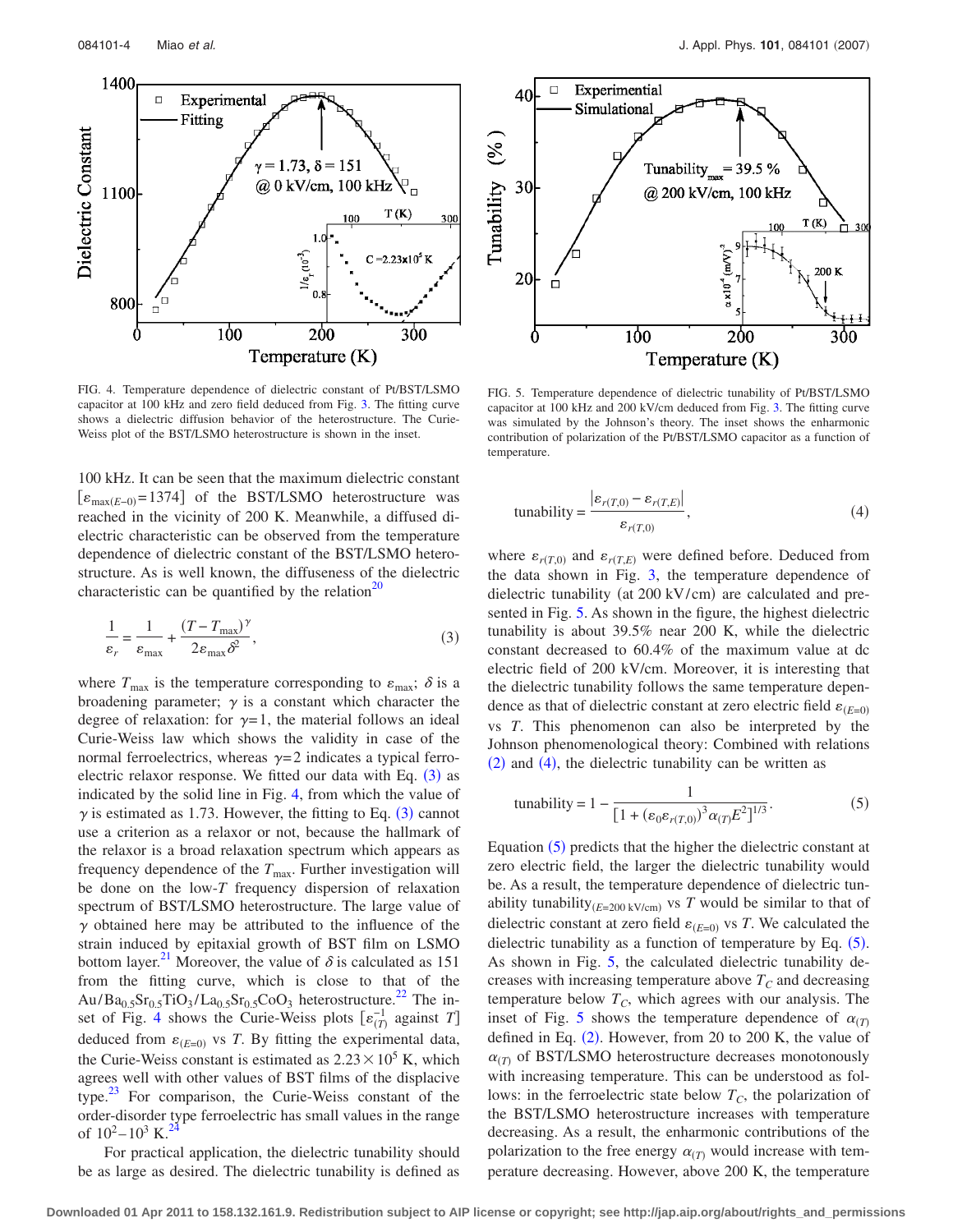<span id="page-4-0"></span>

FIG. 6. dc electric field dependence of dielectric constant of BST/LSMO heterostructure at 200 K under 10 kHz, 100 kHz, and 1 MHz. The inset shows the calculated tunability of heterostructure as a function of frequency shows the calculated tunability of heterostructure as a function of frequency FIG. 7. Temperature dependence of ac conductivity of Pt/BST/LSMO ca-<br>magitars from 80 to 300 K. In the temperature region where semiconductor-

dependent of  $\alpha_{(T)}$  became relatively weak, indicating the paraelectric state of the heterostructure. This result was consistent with the report on SrTiO<sub>3</sub>/YBa<sub>2</sub>Cu<sub>3</sub>O<sub>7- $\sigma$ </sub> bilayers.<sup>25</sup> Figure [6](#page-4-0) shows the dielectric permittivity of films as a function of electric field at various frequencies, which are measured at 200 K and dc field of 200 kV/cm. It is clear that the dielectric permittivity of BST/LSMO heterostructure decreases monotonously with increasing the frequency. More-over, from the inset of Fig. [6,](#page-4-0) the tunability  $\xi$  of BST/LSMO heterostructure decreases from 41.3% at 10 kHz, 39.5% at 100 kHz, to 35.3% at 1 MHz. Therefore, for BST/LSMO heterostructure, the frequency decay of dielectric tunability should be taken into account for the tunable device application in high-frequency region.

Figure [7](#page-4-1) shows the temperature dependence of ac conductivity of the BST/LSMO heterostructure at the frequency from 1 kHz to 1 MHz, while the ac conductivity  $(\delta_{ac})$  is plotted as a function of 1000/*T*. It is apparent that in the lower temperature regime (80–180 K), the ac conductivity of BST film is almost independent of the temperature (but dependent of the frequency), as usually observed in many oxide films. $^{26}$  However, with increasing the temperature, an obvious dielectric relaxation of BST/LSMO heterostructure takes place. In the higher temperature regime  $(200-300 \text{ K})$ , the ac conductivity is mainly determined by the temperature, while a semiconductor behavior became apparent. It is well known that the conductivity behavior can be described by a thermally activated process with the relation,

<span id="page-4-2"></span>
$$
\delta = \delta_0 \exp[-E_{\text{cond}}/k_B T],\tag{6}
$$

where  $\delta_0$  is a constant,  $k_B$  is the Boltzmann's constant, and *E*cond is the activated energy for electric conduction. In the higher temperature region, the ac conductivity behavior was fitted with Eq.  $(6)$  $(6)$  $(6)$  as indicated by the solid line. As shown in Fig. [7,](#page-4-1) the slope of the straight line was represented as the activated energy. As a consequence, the values of activated energy  $E_{\text{cond}}$  of BST/LSMO heterostructure are estimated to be 0.67 and 0.73 eV at 1 kHz and 1 MHz, respectively.

<span id="page-4-1"></span>

pacitors from 80 to 300 K. In the temperature region where semiconductortype conduction became dominant, the thermal activation energy of the ac conductivity was about 0.7 eV from 1 kHz to 1 MHz. The inset shows the activated energy of dc conductivity of BST/LSMO heterostructure was about 0.71 eV.

Compared with previous literature, the values of activated energy obtained here are larger than that in the crystalline BaTiO<sub>3</sub> film  $(0.23 \text{ eV})^{27}$  $(0.23 \text{ eV})^{27}$  $(0.23 \text{ eV})^{27}$  and are smaller than that of amorphous  $SrTiO<sub>3</sub>$  film  $(0.84 \text{ eV})$ .<sup>[28](#page-5-23)</sup>

As for the origin of conductivity process, the oxygen vacancies play an important role in BST film, which act as donors with the following relations:

$$
O_0 = V_0^* + 2e' + \frac{1}{2}O_2,\tag{7}
$$

$$
Ti^{4+} + e' = Ti^{3+},\tag{8}
$$

where the O<sub>O</sub> is oxygen ions at oxygen site,  $V_{\text{o}}^{\bullet}$  is ionized oxygen vacancies, and *e'* is an electron. Waser *et al.*<sup>[29](#page-5-24)</sup> pointed out that, with increasing temperature, the oxygen vacancies  $V_0^*$  would come to influence the electrical conductions through transport onto the conduction edge by the aid of thermal excitation. Therefore, it is reasonable that electrical conduction in BST/LSMO heterostructure is correlated with the thermal activated motions of ionized oxygen vacancies  $V_{\text{O}}^*$ , which is associated with Ti<sup>3+</sup> ion so as to form the dipole  $V_0^{\bullet}$ –2Ti<sup>3+</sup> under an alternating electric field. Similar conduction mechanism has been reported for BaTiO<sub>3</sub> (Ref.  $27)$  $27)$  and SrTiO<sub>3</sub> (Ref. [28](#page-5-23)) films. Moreover, the temperature dependence of dc conductivity of BST/LSMO heterostructure is plotted in the inset of Fig. [7.](#page-4-1) It can be seen that the slope of the straight line fitted to  $\delta_{dc}$  (0.71 eV) is very close to that of  $\delta_{ac}$ . These results indicate that, in the temperature regime where a semiconductor-type conduction becomes prominent, both ac and dc conductivity of BST/LSMO heterostructure have the same conductive mechanism. However, in the lower temperature regime  $(80-180 \text{ K})$ , the mechanism on the temperature independence of the conductivity is still unclear, which should be under investigation further.